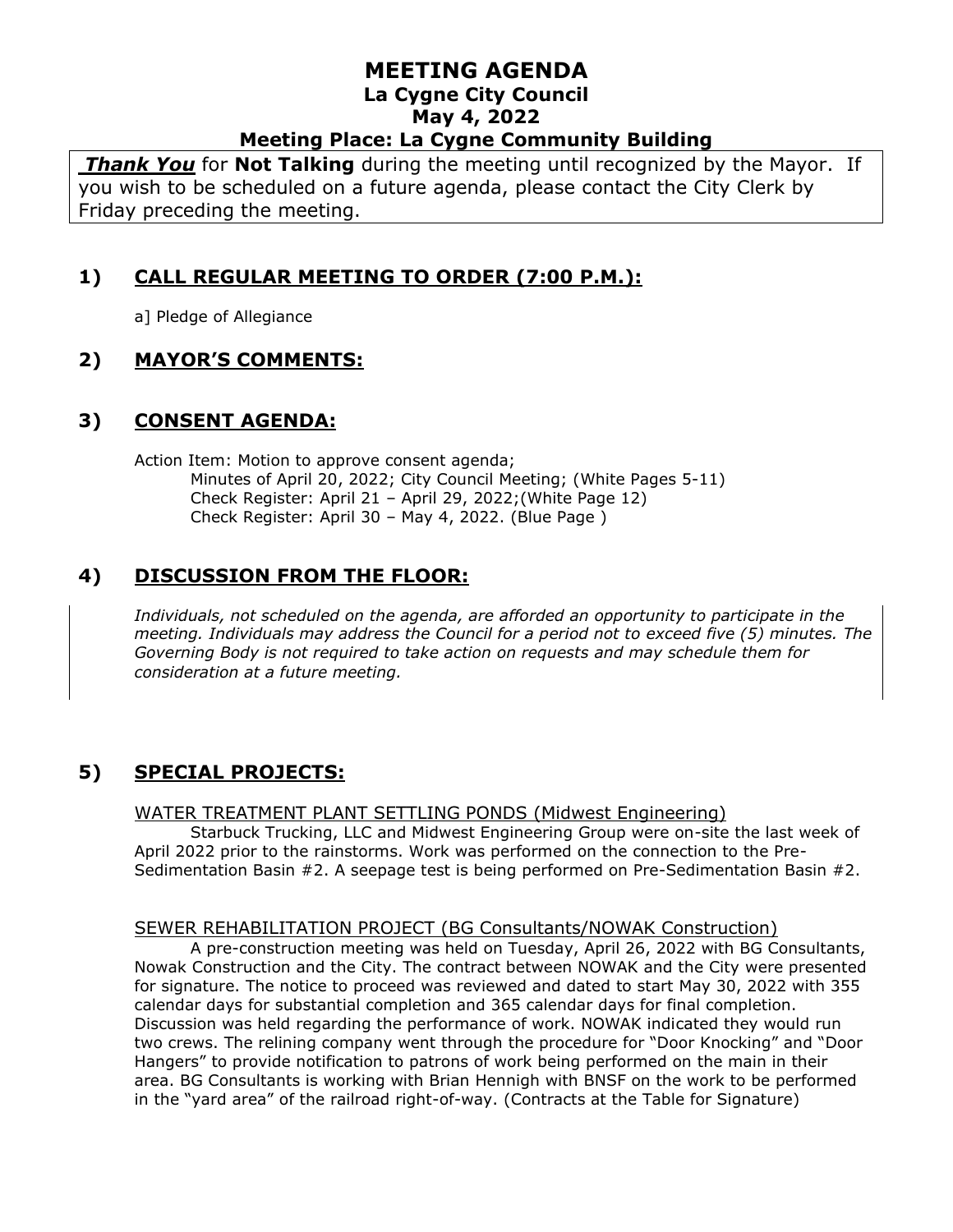## **MEETING AGENDA La Cygne City Council May 4, 2022 Meeting Place: La Cygne Community Building**

## **5) SPECIAL PROJECTS CONTINUED:**

#### KDOT CCLIP (Killough Construction and CFS Engineer)

a] Killough Construction has installed all of the stormwater piping at the intersection of Market St and Industrial Blvd. They have started removing the existing pavement on Industrial Blvd in order to begin the dirt work for the new roadway. The temporary detour road has been in use to date.

#### NEW FIRE STATION

CC Wade has received a revised project estimate report (PER) from Zingre Architects for the Fire Station project. CC Wade has visited with Gilmore & Bell regarding the process for revenue bonds through the Public Building Commission. The Council needs to make a final decision on the ARPA funds so CC Wade can proceed with the Public Building Commission. (White Pages 13-19)

#### ARPA (AMERICAN RESCUE PLAN ACT)

CC Wade has filed the first annual report for the City of La Cygne for the ARPA funds which have been received to date. Just a reminder the eligible costs must have been incurred during the period of March 3, 2021 – December 31, 2024 and the funds must be expended by December 31, 2026.

### STORMWATER MASTER PLAN

BG Consultants Client agreement for Stormwater Master Plan. (White Pages 20-32)

### **6) REPORTS OF CITY OFFICERS:**

*City Officer reports are done on a monthly basis and recorded at the first meeting of each month. If there are additional items to be reported during the month City Officers must submit a report.*

- $\checkmark$  City Attorney Burton Harding (Blue Page)
- $\checkmark$  Police Chief & Codes Officer Tina Fenoughty (Blue Page)
- $\checkmark$  Codes Officer Allison Fox (Blue Page)
- $\checkmark$  Public Works Department Dan Nasalroad (Blue Page)
- $\checkmark$  Fire Chief Dan Nasalroad
- $\checkmark$  City Clerk Jodi Wade (Blue Pages)
- ✓ City Treasurer Connie Gore (Blue Pages )

## **7) REPORTS OF COUNCIL COMMITTEES:**

- a] Water & Gas--------------------------------------- Danny Curtis ------- Keith Stoker
- b] Street ---------------------------------------------Jerome Mitzner------Tommy Capp
- c] Sewer----------------------------------------------Keith Stoker ---------Thomas Capp  $\checkmark$  109 N. 2<sup>nd</sup> Street, House removal by May 1, 2022.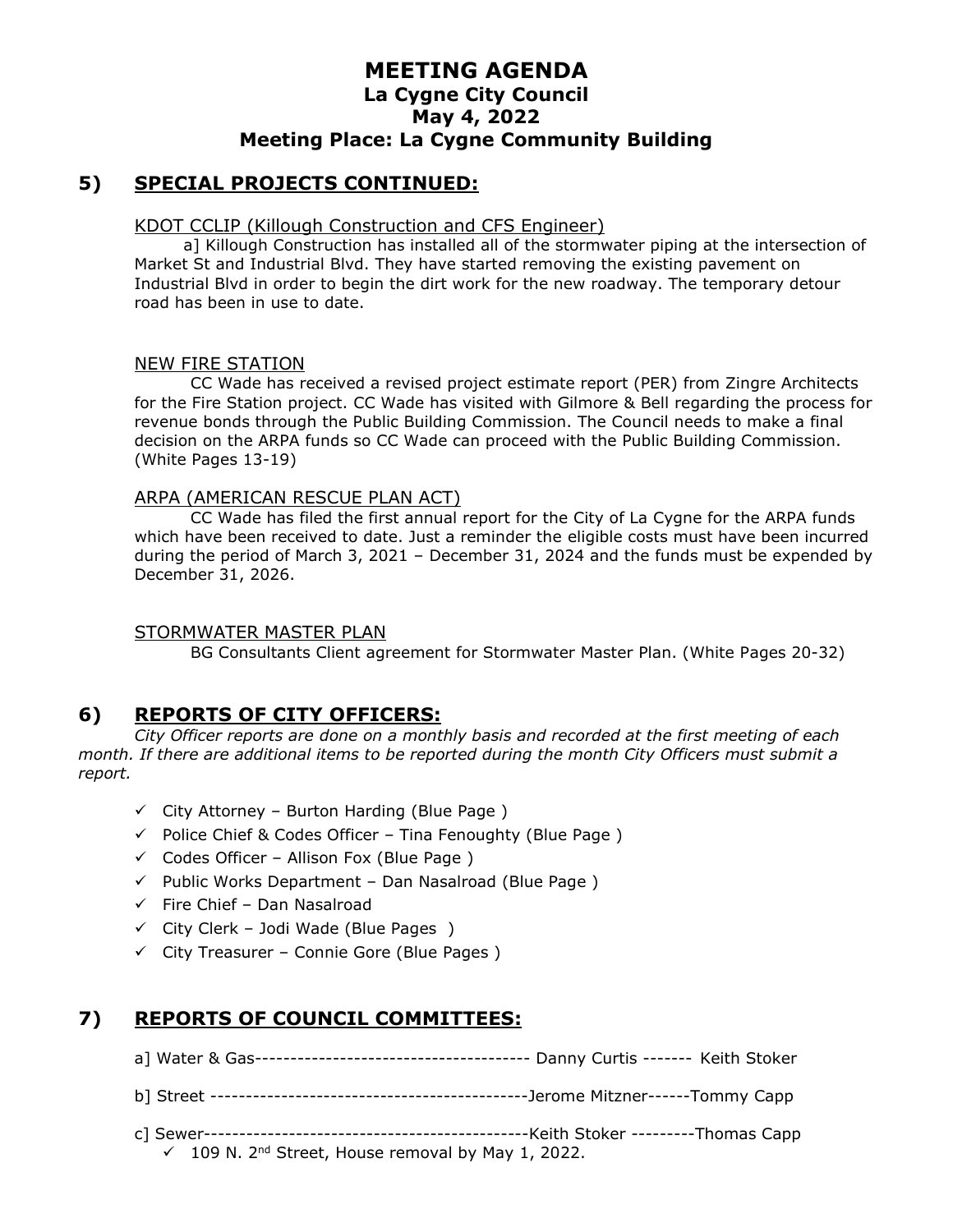## **MEETING AGENDA La Cygne City Council May 4, 2022 Meeting Place: La Cygne Community Building**

## **7) REPORTS OF COUNCIL COMMITTEES:**

- d] Cemetery------------------------------------------Danny Curtis ------- David Brenneman
- e] Public Safety---------------------------------------Jerome Mitzner------ Keith Stoker ✓ Mobile/Manufactured/Modular Home Code & Regulations Draft Article 18 for review. (At the Table)

| f] Community Building------------------------------- David Brenneman ---Thomas Capp  |  |
|--------------------------------------------------------------------------------------|--|
|                                                                                      |  |
| g] Employee Relations & Training------------------ Jerome Mitzner ----- Danny Curtis |  |
|                                                                                      |  |
|                                                                                      |  |

## **8) SPECIAL COMMITTEE REPORTS:**

a] Emergency Management – Doug Bartlett sent the Regional Hazard Plan Participation form to be signed by the Mayor. The City already passed Resolution 408 on November 6, 2019 adopting the Kansas Homeland Security Region J Hazard Mitigation Plan. Completing this form would make the city eligible for submitting an application for the Building Resilient Infrastructure and Communities (BRIC) 2022 grant. (White Page 33)

b] Chamber of Commerce – None

c] Planning & Zoning Commission –

### **9) UNFINISHED BUSINESS:**

a] Proposal from Carl Brown to perform a Water and Sewer analysis. **(TABLED UNTIL RECEIPT OF THE WATER TREATMENT PLANT ANALYSIS)**

### **10) NEW BUSINESS:**

a] Codes Enforcement Officer/Zoning Administrator Permanent Part-time Position. Job description. (White Pages 34-37)

b] Diehl, Banwart, Bolton, CPAs PA contract for firm to audit the financial statements of the City of La Cygne, Kansas. (White Pages 38-43)

### **EXECUTIVE SESSION:**

a] I move the city council recess into executive session to discuss \_\_\_\_\_\_\_\_\_\_\_\_\_ pursuant to \_\_\_\_\_\_\_\_\_\_\_\_\_\_\_\_\_\_\_\_\_\_\_\_. The open meeting will resume in the city council meeting area at

 $p.m.$